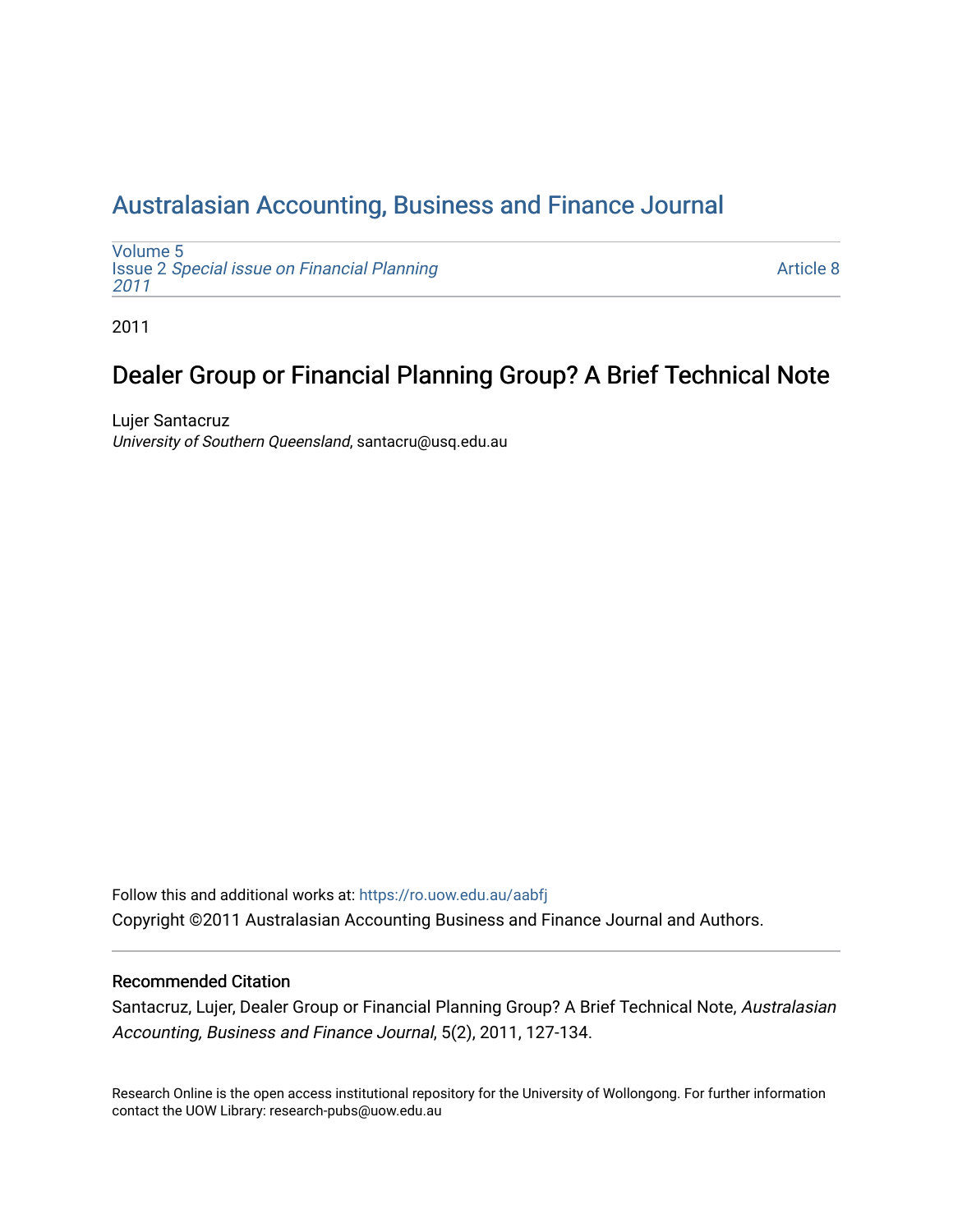### Dealer Group or Financial Planning Group? A Brief Technical Note

#### Abstract

This technical note examines whether the industry practice of using the term dealer group when referring to a financial planning group contributes to the general perception that financial advisers are not objective when making financial product recommendations. An experimental design carried out through an online survey is used. This is supplemented by a direct comparison survey on the two terminologies. The results provide a case for the industry to adopt a new terminology.

#### Keywords

Financial planning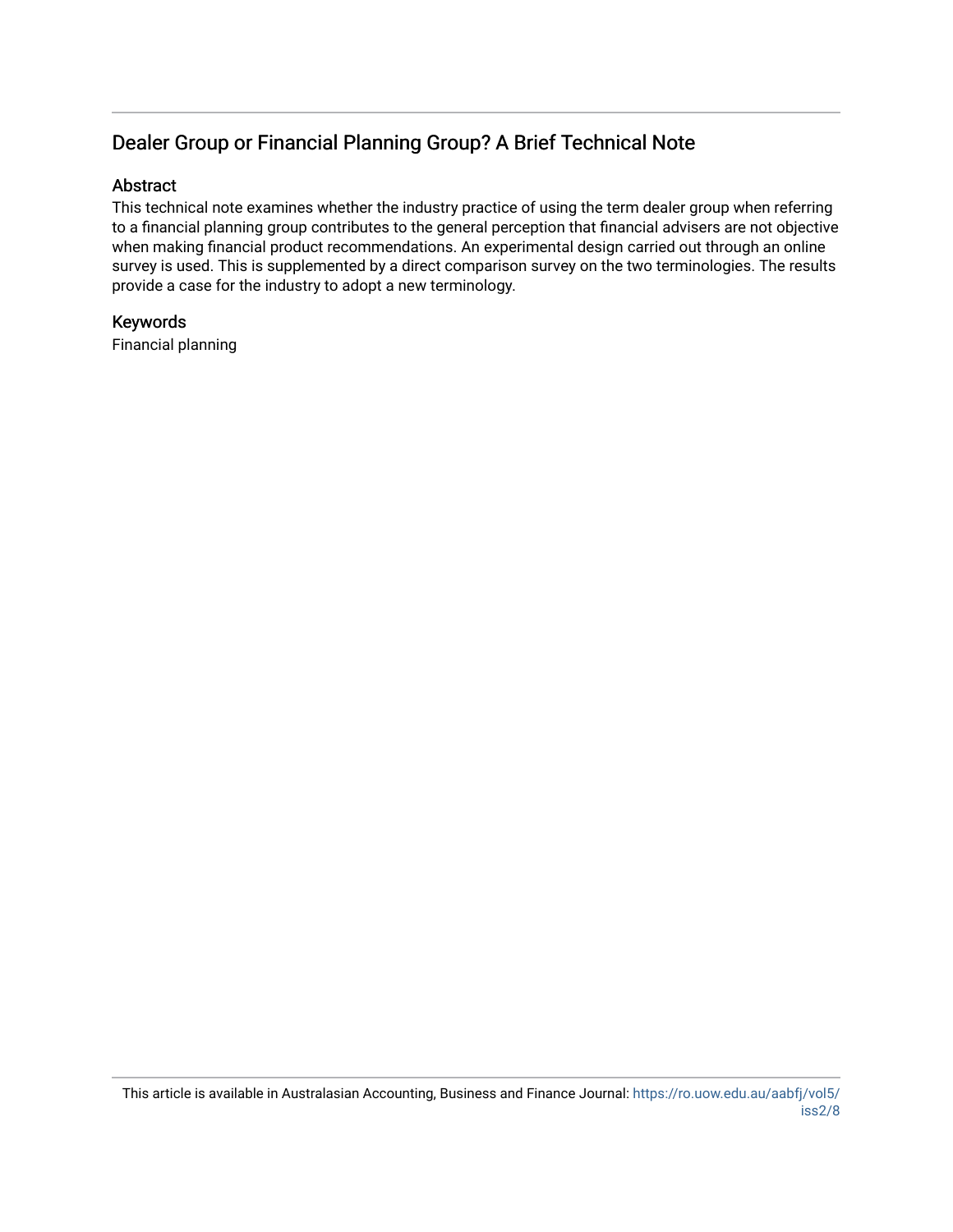

# **Dealer Group or Financial Planning Group? A Brief Technical Note**

**Lujer Santacruz1**

**Abstract** 

This technical note examines whether the industry practice of using the term dealer group when referring to a financial planning group contributes to the general perception that financial advisers are not objective when making financial product recommendations. An experimental design carried out through an online survey is used. This is supplemented by a direct comparison survey on the two terminologies. The results provide a case for the industry to adopt a new terminology.

**Keyword:**Financial planning

**JEL Classification***:* G20

1

<sup>&</sup>lt;sup>1</sup> University of Southern Oueensland Email: santacru@usq.edu.au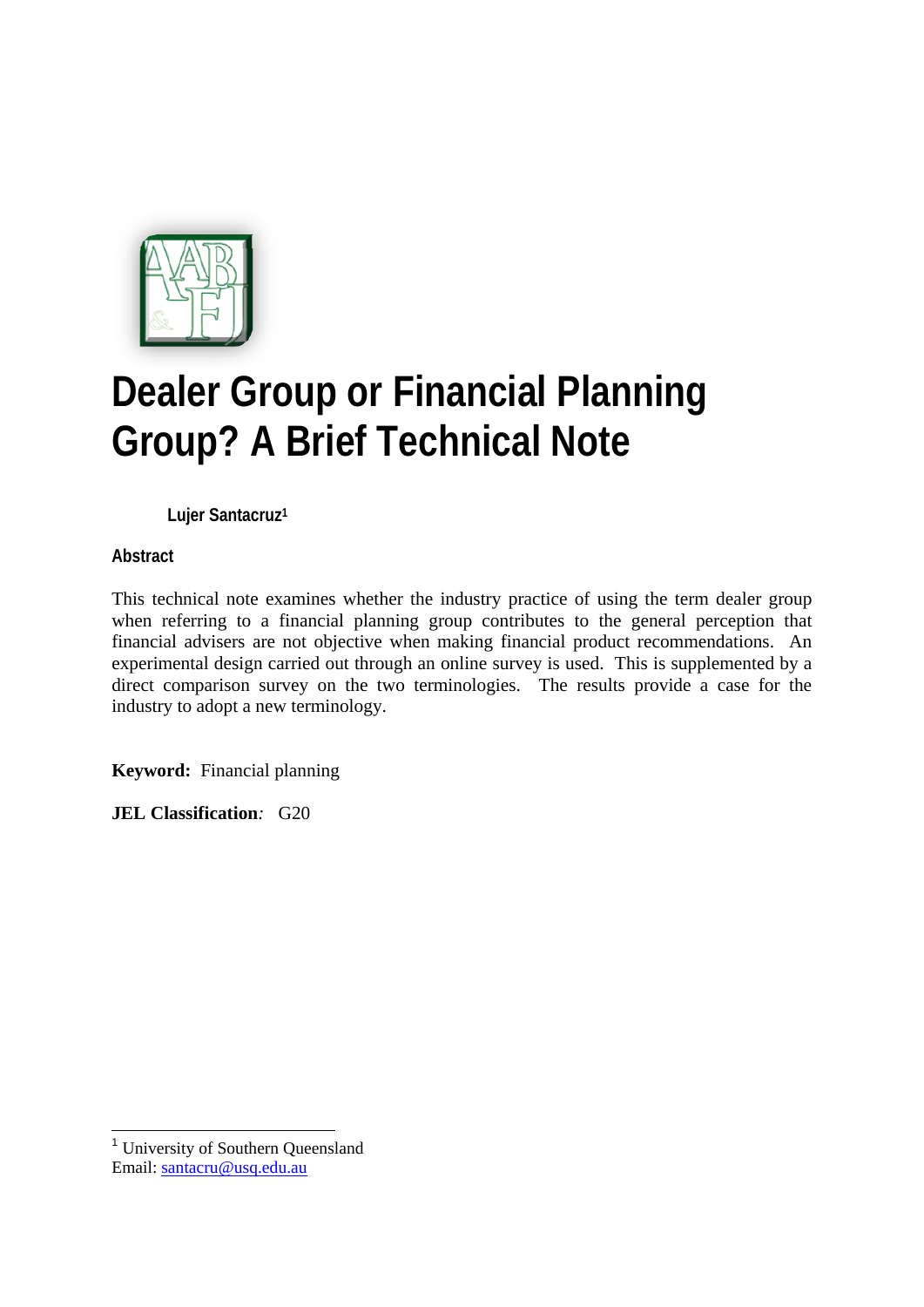#### **Introduction**

The present technical note aims to answer the following research question: in the personal financial planning industry, does the use of the term dealer group when referring to a financial planning group contribute to the general perception that financial advisers are not objective and on this basis, is there a case for changing the industry terminology?

The concept of personal financial planning (PFP) as a discrete discipline is relatively new. Up until the early 1990s, financial advice was provided by various professionals such as stock and managed fund brokers and insurance agents, who incidentally also have products to sell (Taylor 2009). This origin is evident in the fact that several of the current large PFP organisations identified in Munro 2010 are affiliated with stockbroking companies, fund managers and insurance companies, hence the industry practice of referring to PFP organisations as "dealer groups".

A dealer group is defined as

 "the distribution arm typically of funds management groups or banking institutions designed to offer investors financial planning services. Dealer groups often employ large numbers of financial planners, offering them training, licensing and support services. They also often provide financial planners with lists of recommended investment products from which to service their clients" (Financial Planners Directory 2010).

The PFP industry has been subject to significant and very adverse media commentary, a plethora of government inquiries and a general lack of trust within the community (FPA 2009), not the least helped by the recent series of failed investment schemes such as Storm, Opes Prime, Australian Capital Reserve and Westpoint.

The report of a recent parliamentary inquiry questioned whether PFP is a sales industry or an advice industry (Ripoll 2009). It alluded to

"the industry's structural tensions that are central to the debate about conflicts of interest and their effect on the advice consumers receive. While clients seek out financial advisers to obtain professional guidance on investment decisions that will serve their interests, financial advisers effectively act as a critical distribution channel for financial product providers, often through vertically integrated business models or the payment of commissions and other remuneration-based incentives. ASIC described the industry as still being characterised by its distributive function, with financial advisers usually playing a dual role of providing advice services to clients and acting as the sales force for financial product providers. Approximately 85% of financial advisers are associated with a product provider so that many advisers effectively act as a product pipeline. Of the remainder, the vast majority receive commissions from product manufacturers and so have incentives to sell products".

Although this appears to be a gloomy assessment, voices within the industry have been showing a sincere desire to professionalise the industry (Brown 2007).

Within this context, the author feels that it is worth asking whether the PFP industry is served by its continued use of the term "dealer group". Having been just carried over from a previous stage in the industry's evolution, it may be archaic and inconsistent with the direction (i.e. professionalising the industry) that the industry hopes to proceed. It may also not be accurate to use it to refer to every PFP organisation, as the parliamentary inquiry indicated that around 15% of financial advisers are not affiliated with a product provider. The author offers "financial planning group" as an alternative terminology.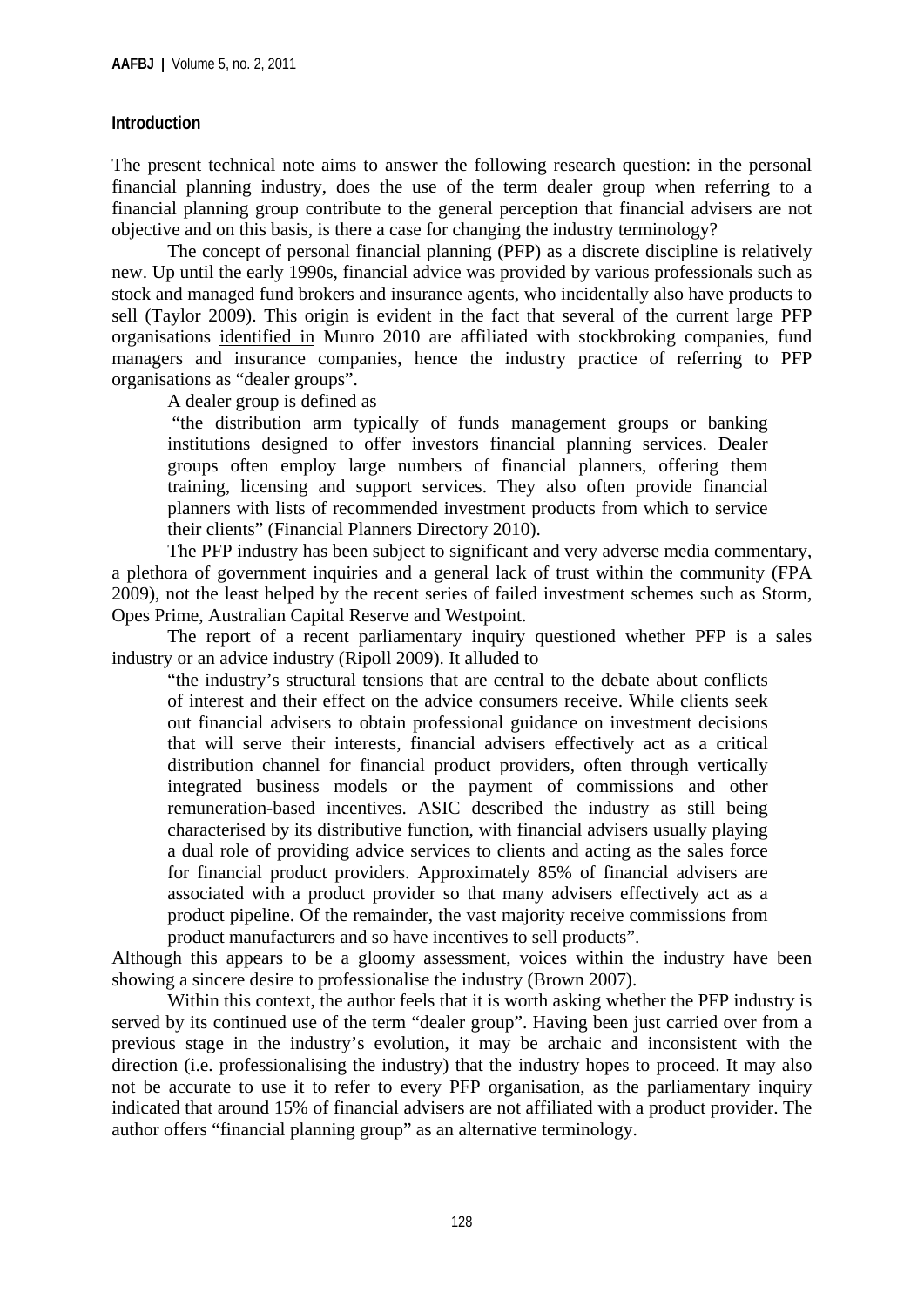#### **Review of Literature**

To the author's knowledge, there has been no previous research on the effect of industry terminologies on the public's perception of the industry. However, there are examples of occupations that have adopted alternative names perhaps to avoid any previous negative connotations (e.g. secretary to administrative professional, stewardess to flight attendant).

A classic experimental study on the effect of physical appearance on the perception of guilt of a hypothetical defendant (Efran 1974) provided the methodological framework for this paper. In this previous study, a case summary that has equal elements of guilt and innocence was written for a hypothetical defendant. An experimental group was randomly divided into two, and each subject was provided the same case summary except for the accompanying photograph which showed a plain-looking individual for one group and an attractive individual for the other group. A significantly higher percentage of the subjects rendered a guilty judgement on the plain-looking defendant compared to the attractive defendant.

A similar within-subjects, two stimuli design (Leedy & Ormrod 2005) is used in the present paper. Although there are two experiment sub-groups, random assignment of the subjects approximates presentation of the two stimuli to the one group. In the present paper, the use of different terms "dealer group" and "financial planning group" takes the place of photos of a plain-looking and an attractive individual, respectively. A statement educating the subjects that financial advisers usually operate under the umbrella of a dealer group/financial planning group that is also involved in selling financial products takes the place of the case summary. A negative response to the question of whether the subject feels that such a financial adviser would be objective when making product recommendations takes the place of a guilty verdict. The research methodology is discussed in more detail in the following section.

#### **Data and Methodology**

The present paper carried out the experimental study through a simple online questionnaire. Two versions of the questionnaire were prepared, differing only on the terminology used to refer to a PFP organisation. A standard email was broadcast to a list consisting of 2206 email addresses purchased from a direct marketing company, a random half of them receiving a link to one version of the online questionnaire and the other half the other version.

Subgroup 1 respondents answered the following main question:

Financial advisers commonly operate under the umbrella of a dealer group that is also involved in selling financial products (e.g. managed funds, insurance). Do you feel that a financial adviser belonging to a dealer group would be objective when recommending financial products to his/her clients? [ ] Yes [ ] Maybe [ ] No

Subgroup 2 respondents answered the following main question:

Financial advisers commonly operate under the umbrella of a financial planning group that is also involved in selling financial products (e.g. managed funds, insurance). Do you feel that a financial adviser belonging to a financial planning group would be objective when recommending financial products to his/her clients? [ ] Yes [ ] Maybe [ ] No

The key terms were emphasised so that they would serve as stimuli in the same manner as the defendant's photographs in the mock jury experiment cited.

Respondents from both subgroups answered the following classification questions:

Your experience with financial advisers: [ ] Have actually engaged the services of a financial adviser before [ ] Have not engaged a financial adviser before but is at least familiar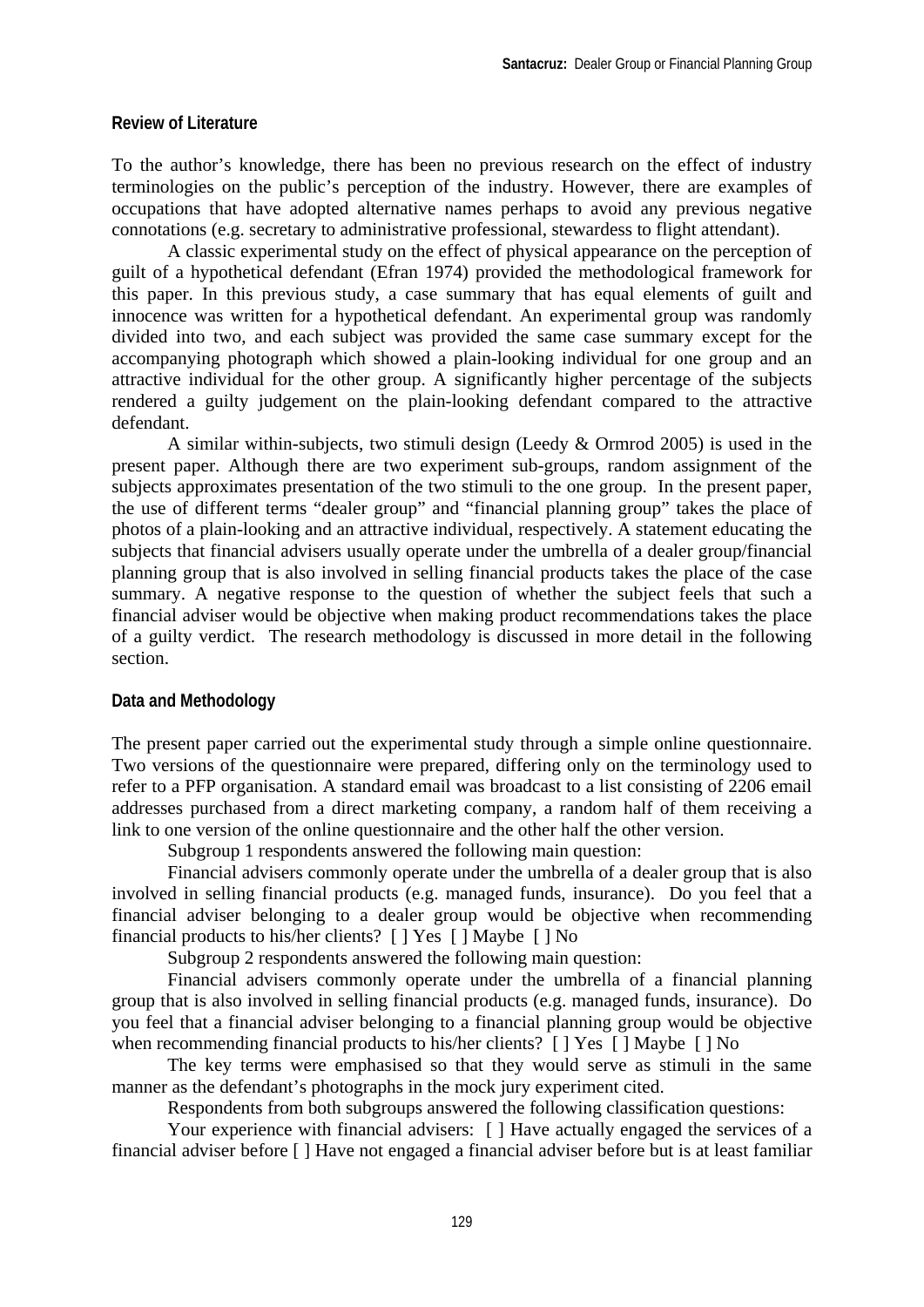with the nature of the services that they offer and how they get paid [] Not familiar with the nature of the services that they offer and how they get paid

Your place of residence: [ ] NSW [ ] VIC [ ] QLD [ ] WA [ ] SA [ ] TAS, ACT or NT

Gender: [ ] Male [ ] Female

Age group: [ ] 18-29 yrs [ ] 30-39 yrs [ ] 40-49 yrs [ ] 50-59 yrs [ ] 60 yrs and above Household income per annum: [ ] Below \$30,000 [ ] \$30,000-\$59,999 [ ] \$60,000-\$89,999 [ ] \$90,000-\$119,999 [ ] \$120,000 and above

In addition to the experimental main question described earlier, respondents were also asked to directly compare the two terminologies.

Subgroup 1 respondents answered the following final question:

The industry also uses the term financial planning group instead of dealer group when referring to the umbrella organisation. Would your answer to the very first question change if the term financial planning group was used instead? [ ] Yes, I would have felt that a financial adviser belonging to a financial planning group would be less objective [ ] Yes, I would have felt that a financial adviser belonging to a financial planning group would be more objective [ ] No, I would have answered the same way

Subgroup 2 respondents answered the following final question:

The industry also uses the term dealer group instead of financial planning group when referring to the umbrella organisation. Would your answer to the very first question change if the term dealer group was used instead? [ ] Yes, I would have felt that a financial adviser belonging to a dealer group would be less objective [ ] Yes, I would have felt that a financial adviser belonging to a dealer group would be more objective [ ] No, I would have answered the same way.

There was a total of 151 completed responses, or a response rate of 6.8%. The demographic representativeness of the respondents was assessed using as benchmarks the general Australian population and the population of financial planning clients. The latter was proxied by the demographic data for the 16,980 clients in 2009 of Finametrica, a company involved in providing online risk tolerance assessment for clients of financial advisers all over Australia. The demographic data is summarised in Table 1.

A Chi-square goodness-of-fit test indicated (at 0.05 level of significance) that both experiment subgroups individually and combined are representative of financial planning clients based on the four demographic variables, but not of the Australian population in general. The author believes that this is acceptable, as it is more important to study the perception of individuals who fit in the mould of could potentially be financial planning clients.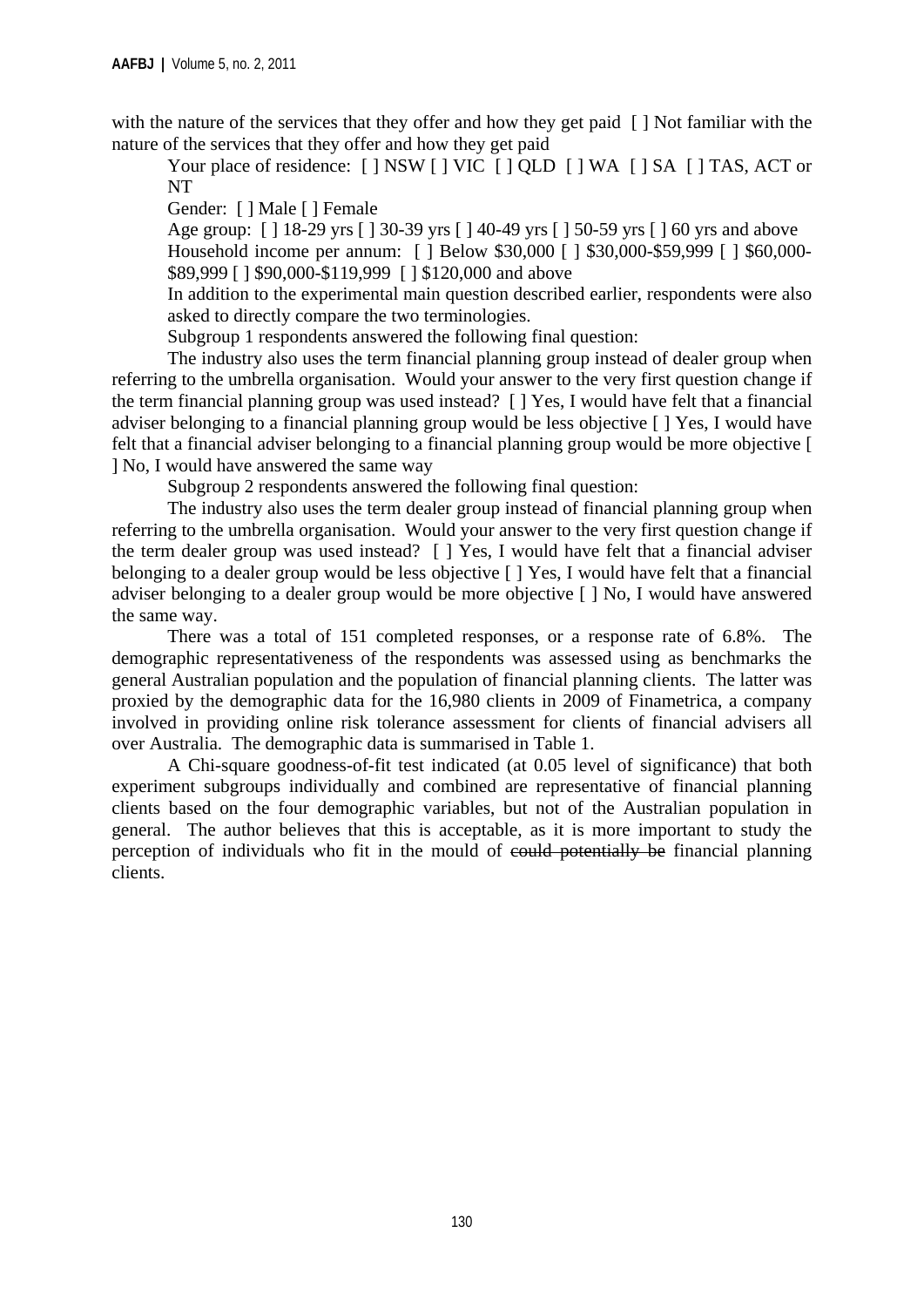| Demographic variables | Financial<br>Australian<br>population<br>planning<br>(2006)<br>clients<br>Census)<br>(Finametrica)<br>2009 client<br>base) |         | <b>Experiment subgroups</b>                        |                                                                          |          |
|-----------------------|----------------------------------------------------------------------------------------------------------------------------|---------|----------------------------------------------------|--------------------------------------------------------------------------|----------|
| and categories        |                                                                                                                            |         | Subgroup 1<br>Terminology<br>used:<br>Dealer Group | Subgroup 2<br>Terminology<br>used:<br>Financial<br><b>Planning Group</b> | Combined |
| Place of residence    |                                                                                                                            |         |                                                    |                                                                          |          |
| <b>NSW</b>            | 32.8                                                                                                                       | $32.8*$ | 21.6                                               | 37.7                                                                     | 29.8     |
| <b>VIC</b>            | 24.8                                                                                                                       | $24.8*$ | 25.7                                               | 23.4                                                                     | 24.5     |
| QLD                   | 19.8                                                                                                                       | 19.8*   | 27.0                                               | 18.2                                                                     | 22.5     |
| <b>WA</b>             | 10.0                                                                                                                       | $10.0*$ | 9.5                                                | 5.2                                                                      | 7.3      |
| <b>SA</b>             | 7.6                                                                                                                        | $7.6*$  | 13.5                                               | 9.1                                                                      | 11.3     |
| TAS, ACT or NT        | 5.0                                                                                                                        | $5.0*$  | 2.7                                                | 6.5                                                                      | 4.6      |
| Gender                |                                                                                                                            |         |                                                    |                                                                          |          |
| Male                  | 49.4                                                                                                                       | 56.7    | 55.4                                               | 63.6                                                                     | 59.6     |
| Female                | 50.6                                                                                                                       | 43.3    | 44.6                                               | 36.4                                                                     | 40.4     |
| Age                   |                                                                                                                            |         |                                                    |                                                                          |          |
| 18-29 yrs             | 20.9                                                                                                                       | 5.9     | 10.8                                               | 9.1                                                                      | 9.9      |
| 30-39 yrs             | 19.0                                                                                                                       | 14.5    | 18.9                                               | 18.2                                                                     | 18.5     |
| 40-49 yrs             | 19.4                                                                                                                       | 18.7    | 20.3                                               | 16.9                                                                     | 18.5     |
| $50-59$ yrs           | 16.9                                                                                                                       | 26.2    | 23.0                                               | 15.6                                                                     | 19.2     |
| 60 yrs and above      | 23.8                                                                                                                       | 34.7    | 27.0                                               | 40.3                                                                     | 33.8     |
| Household income pa   |                                                                                                                            |         |                                                    |                                                                          |          |
| Below \$30,000        | 21.9                                                                                                                       | 18.7    | 18.9                                               | 22.1                                                                     | 20.5     |
| $$30,000 - $59,999$   | 38.5                                                                                                                       | 23.1    | 32.4                                               | 19.5                                                                     | 25.8     |
| \$60,000 - \$89,999   | 14.5                                                                                                                       | 20.3    | 14.9                                               | 29.9                                                                     | 22.5     |
| \$90,000 - \$119,999  | 13.6                                                                                                                       | 16.6    | 13.5                                               | 16.9                                                                     | 15.2     |
| \$120,000 and above   | 11.5                                                                                                                       | 21.3    | 20.3                                               | 11.7                                                                     | 15.9     |

**Table 1**  Demographic distribution (%) of respondents compared to benchmarks

\*data not available, assumed same distribution as Australian population

#### **Results and Discussion**

The results of the experimental study are summarised in Table 2. In addition to the aggregate results, the responses for the various demographic categories are also compared to see if the patterns apply across. Some of the categories have been merged to avoid small numbers in the analysis.

The aggregate figures indicate that a larger percentage feels a financial adviser is "guilty" of not being objective when the term dealer group is used. Looking at the figures for the categories under the variable "experience with financial advisers", it is interesting to note that the difference is most pronounced for the category "not familiar with the nature of the services that they offer and how they get paid". One possible explanation for this is that respondents under the first two categories were largely influenced in their responses by previous knowledge of and experiences with advisers, while respondents under the third category relied mainly on the information presented in the questionnaire. In a way, responses under the third category would be closest to the situation in the mock jury experiment cited, where the subjects relied solely on the information presented during the experiment.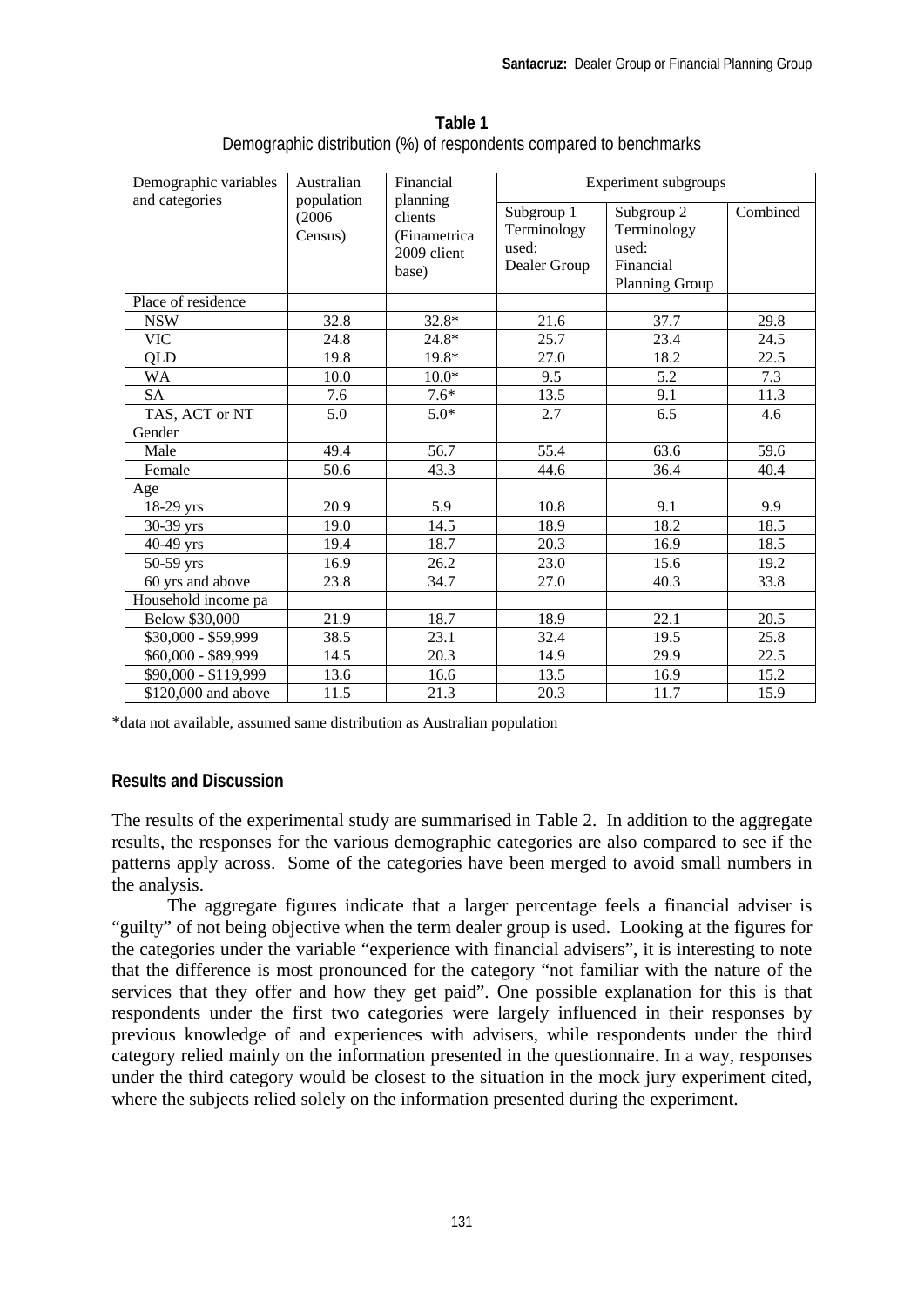| Demographic variables and          | Number and percentages saying adviser would not be objective |                           |  |
|------------------------------------|--------------------------------------------------------------|---------------------------|--|
| categories                         | Subgroup 1                                                   | Subgroup 2                |  |
|                                    | Terminology used:                                            | Terminology used:         |  |
|                                    | Dealer group                                                 | Financial planning group  |  |
|                                    |                                                              |                           |  |
| Aggregate results                  | 26/74 (35.1%)                                                | 23/77 (29.9%)             |  |
|                                    |                                                              |                           |  |
| Experience with financial advisers |                                                              |                           |  |
| Have engaged before                | 10/29 (34.5%)                                                | 12/37 (32.4%)             |  |
| Have not engaged but familiar      | 11/28 (39.3%)                                                | 10/26 (38.5%)             |  |
| Not familiar                       | $\overline{5}/17(29.4\%)$                                    | $\overline{1/1}$ 4 (7.1%) |  |
| Place of residence                 |                                                              |                           |  |
| <b>NSW</b>                         | 12/35 (34.3%)                                                | 14/47 (29.8%)             |  |
| <b>VIC</b>                         |                                                              |                           |  |
| QLD                                | 14/39 (35.9%)                                                | $9/30(30.0\%)$            |  |
| <b>WA</b>                          |                                                              |                           |  |
| <b>SA</b>                          |                                                              |                           |  |
| TAS, ACT or NT                     |                                                              |                           |  |
| Gender                             |                                                              |                           |  |
| Male                               | 11/41 (26.8%)                                                | 14/49 (28.6%)             |  |
| Female                             | 15/33 (45.5%)                                                | $9/28(32.1\%)$            |  |
| Age                                |                                                              |                           |  |
| 18-29 yrs                          | 15/37 (40.5%)                                                | 10/34 (29.4%)             |  |
| 30-39 yrs                          |                                                              |                           |  |
| 40-49 yrs                          |                                                              |                           |  |
| 50-59 yrs                          | 11/37 (29.7%)                                                | 13/33 (39.4%)             |  |
| 60 yrs and above                   |                                                              |                           |  |
| Household income pa                |                                                              |                           |  |
| Below \$30,000                     | 13/38 (34.2%)                                                | $5/32$ (15.6%)            |  |
| \$30,000 - \$59,999                |                                                              |                           |  |
| \$60,000 - \$89,999                | 13/36 (36.1%)                                                | 18/45 (40.0%)             |  |
| \$90,000 - \$119,999               |                                                              |                           |  |
| \$120,000 and above                |                                                              |                           |  |

**Table 2**  Summary of responses to experimental question

This explanation appears to be supported by the results for the other demographic variables. The observed general trend is reversed for older, higher income males, who are the types that are well aware of the negative publicity surrounding financial advisers and are again largely influenced in their responses by previous knowledge.

The results for the direct comparison question are summarised in Table 3. In addition to the aggregate results, the responses for the various demographic categories are also compared to see if the patterns apply across. Some of the categories have been merged to avoid small numbers in the analysis.

While a greater percentage of the respondents said that they are not affected by terminologies, an overwhelming majority of those who are felt that financial advisers belonging to a financial planning group would be more objective. This is consistently true across all categories of the demographic variables.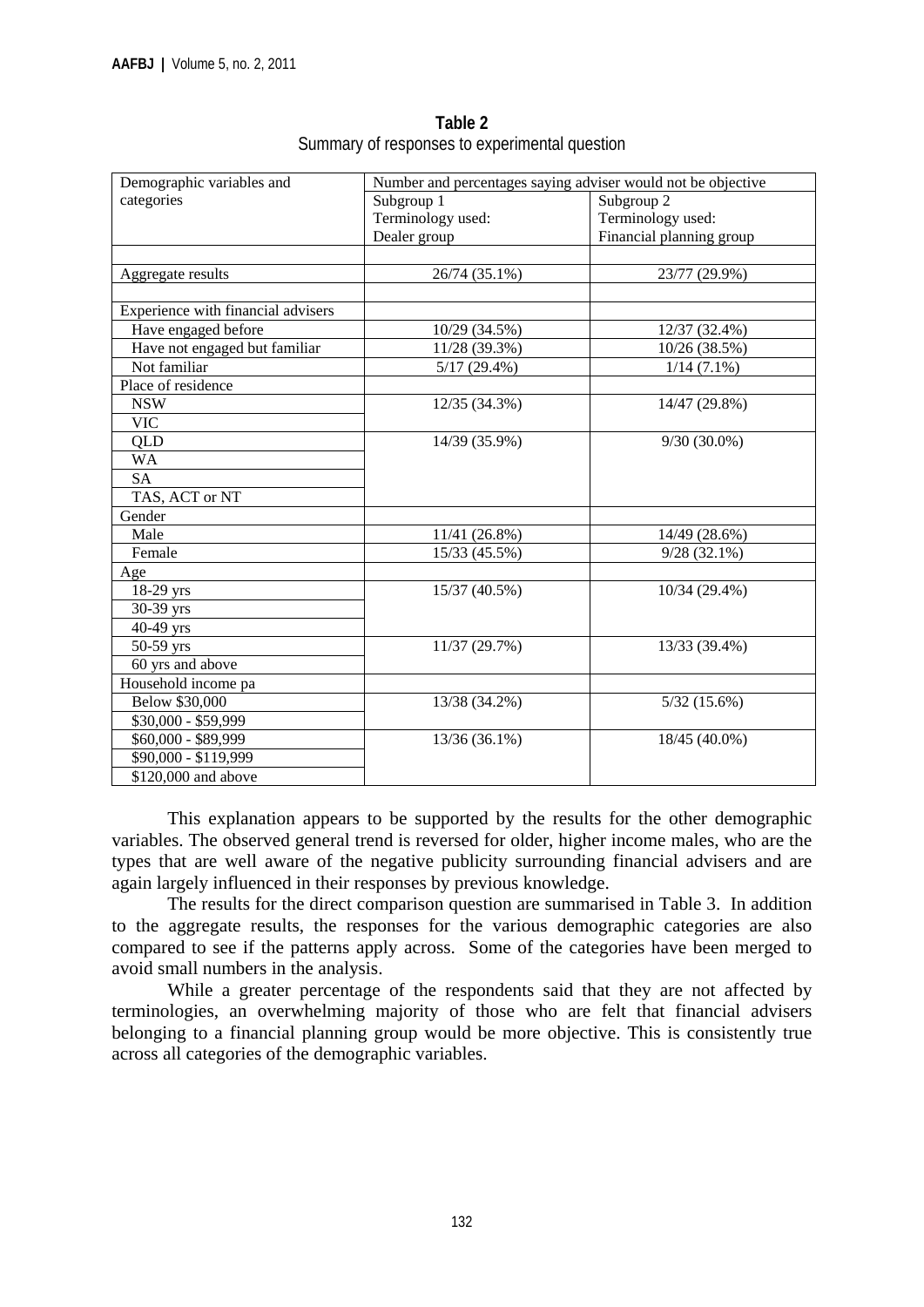| Demographic variables and          | Number and percentages saying: |                     |                 |  |
|------------------------------------|--------------------------------|---------------------|-----------------|--|
| categories                         | Dealer group less              | Dealer group more   | No difference   |  |
|                                    | objective/Financial            | objective/Financial |                 |  |
|                                    | planning group more            | planning group less |                 |  |
|                                    | objective                      | objective           |                 |  |
|                                    |                                |                     |                 |  |
| Aggregate results                  | 31/151 (20.51%)                | $12/151(7.9\%)$     | 108/151 (71.5%) |  |
|                                    |                                |                     |                 |  |
| Experience with financial advisers |                                |                     |                 |  |
| Have engaged before                | $\overline{17/66}$ (25.8%)     | $4/66(6.1\%)$       | 45/66 (68.2%)   |  |
| Have not engaged but familiar      | $7/54(13.0\%)$                 | $6/54$ $(11.1\%)$   | 41/54 (75.9%)   |  |
| Not familiar                       | 7/31(22.6%)                    | $2/31(6.5\%)$       | 22/31 (71.0%)   |  |
| Place of residence                 |                                |                     |                 |  |
| <b>NSW</b>                         | 20/82 (24.4%)                  | 6/82(7.3%)          | 56/82 (68.3%)   |  |
| <b>VIC</b>                         |                                |                     |                 |  |
| QLD                                | 11/69 (15.9%)                  | $6/69$ $(8.7%)$     | 52/69 (75.4%)   |  |
| <b>WA</b>                          |                                |                     |                 |  |
| <b>SA</b>                          |                                |                     |                 |  |
| TAS, ACT or NT                     |                                |                     |                 |  |
| Gender                             |                                |                     |                 |  |
| Male                               | 21/90 (23.3%)                  | 6/90(6.7%)          | 63/90 (70.0%)   |  |
| Female                             | 10/61(16.4%)                   | 6/61(9.8%)          | 45/61 (73.8%)   |  |
| Age                                |                                |                     |                 |  |
| 18-29 yrs                          | 16/71 (22.5%)                  | 6/71(8.5%)          | 49/71 (69.0%)   |  |
| 30-39 yrs                          |                                |                     |                 |  |
| 40-49 yrs                          |                                |                     |                 |  |
| 50-59 yrs                          | 15/80 (18.8%)                  | 6/80(7.5%)          | 69/80 (86.3%)   |  |
| 60 yrs and above                   |                                |                     |                 |  |
| Household income pa                |                                |                     |                 |  |
| Below \$30,000                     | 16/70 (22.9%)                  | $5/70(7.1\%)$       | 49/70 (70.0%)   |  |
| \$30,000 - \$59,999                |                                |                     |                 |  |
| \$60,000 - \$89,999                | 15/81 (18.5%)                  | 7/81(8.6%)          | 59/81 (72.8%)   |  |
| \$90,000 - \$119,999               |                                |                     |                 |  |
| \$120,000 and above                |                                |                     |                 |  |

**Table 3**  Summary of responses to direct comparison question

#### **Summary and Conclusion**

The aim of this research note is to investigate whether the industry practice of using the term dealer group when referring to a financial planning group contributes to the general perception that financial advisers are not objective when making financial product recommendations. The results based on the experimental question and the direct comparison question appear to offer a case for the industry to adopt the term "financial planning group" in place of "dealer group".

Of course, this will by no means be enough to address the image problems of the PFP industry, which as pointed out by the parliamentary inquiry report are largely structural. In fact, it may not have a significant effect among the public at this time, given the prevailing negative sentiment for financial planners. The proposed "re-branding" should however be considered as part of the long term efforts to professionalise the PFP industry.